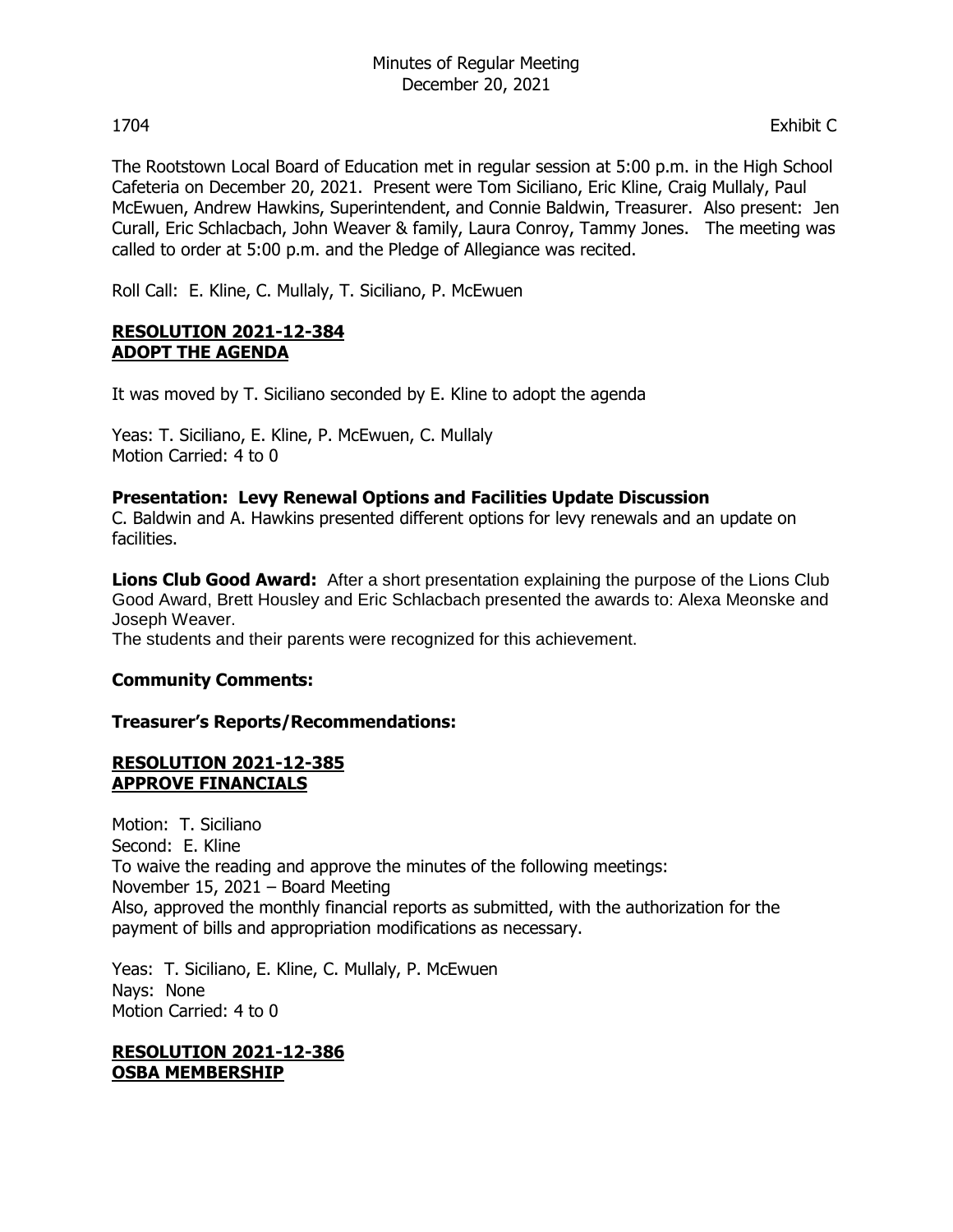1705 Exhibit C Motion: E. Kline Second: T. Siciliano To approve the membership in OSBA for the 2022 calendar year, in the amount of \$4,546. Yeas: E. Kline, T. Siciliano, P. McEwuen, C. Mullaly Nays: None Motion Carried: 4 to 0

## **RESOLUTION 2021-12-387 OSBA LEGAL ASSISTANCE FUND**

Motion: E. Kline Second: T. Siciliano To approve OSBA legal assistance fund Whereas, the Rootstown Board of Education wishes to support the Efforts of other boards of education to obtain favorable judicial decisions, And,

Whereas, the Ohio School Boards Association Legal Assistance Fund has been established for this purpose,

Therefore, the Board hereby resolves to participate in the OSBA LAF for calendar year 2022 and authorizes the Treasurer to pay the LAF \$250.00.

Yeas: E. Kline, T. Siciliano, P. McEwuen, C. Mullaly Nays: None Motion Carried: 4 to 0

# **Superintendent's Reports/Recommendations:**

### **RESOLUTION 2021-12-388 RESIGNATION - STANLEY**

Motion: E. Kline Second: T. Siciliano To accept the resignation of Summer Stanley as Monitor, effective December 3, 2021.

Yeas: E. Kline, T. Siciliano, C. Mullaly, P. McEwuen Nays: None Motion Carried: 4 to 0

# **RESOLUTION 2021-12-389 RESIGNATION – GEARHEART**

Motion: T. Siciliano Second: E. Kline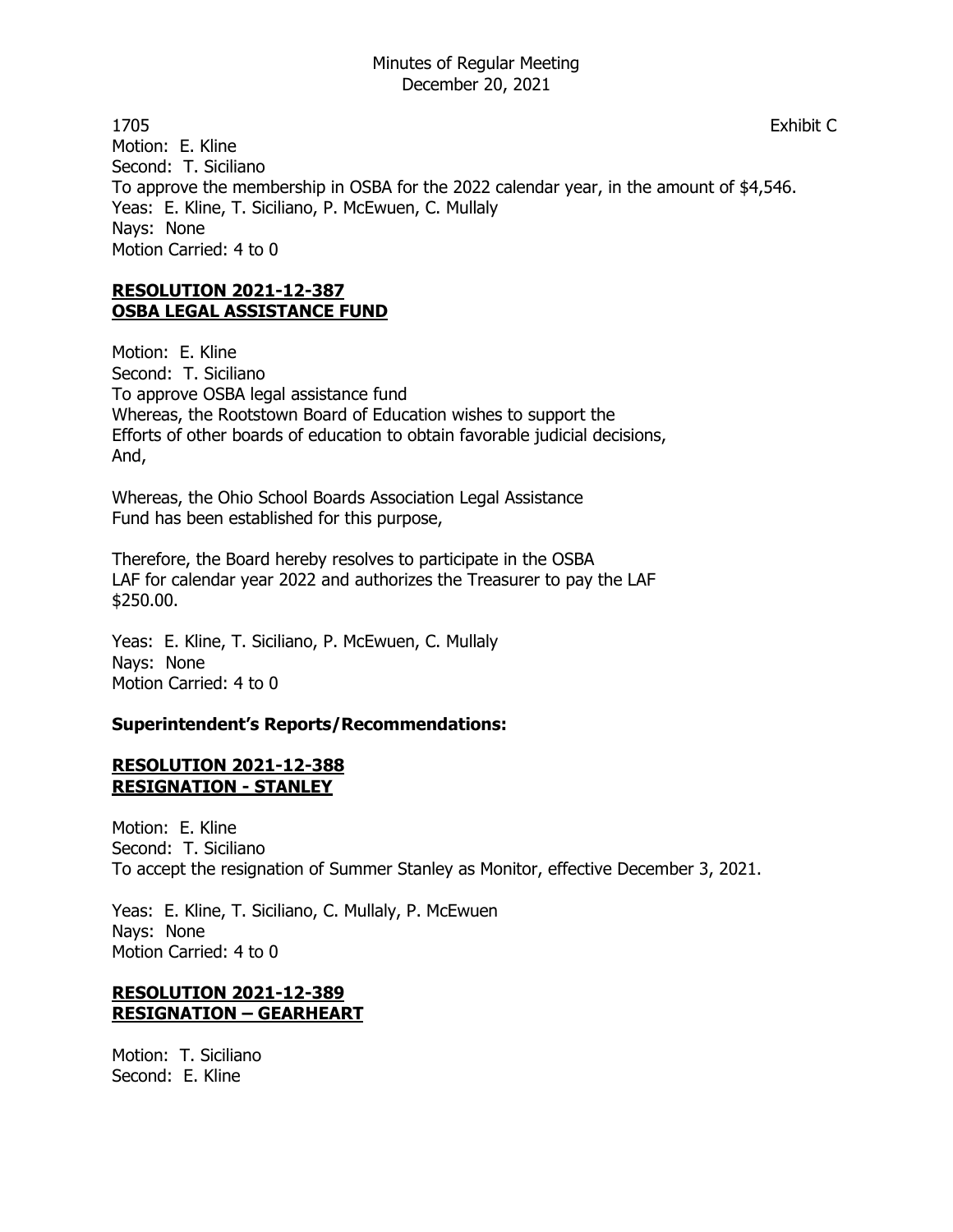1706 Exhibit C To accept the resignation of Alexis Gearheart, 4<sup>th</sup> grade Math Teacher, effective January 11, 2022. Yeas: T. Siciliano, E. Kline, P. McEwuen, C. Mullaly Nays: None Motion Carried: 4 to 0

# **RESOLUTION 2021-12-390 RESIGNATION – BRYTE**

Motion: E. Kline Second: T. Siciliano To accept the resignation of Greg Bryte, MS PE Teacher, effective December 31, 2021.

Yeas: E. Kline, T. Siciliano, C. Mullaly, P. McEwuen Nays: None Motion Carried: 4 to 0

# **RESOLUTION 2021-12-391 RESIGNATION - WASKIEWICZ**

Motion: T. Siciliano Second: E. Kline To accept the resignation of Briana Waskiewicz, Bus Driver, effective December 24, 2021.

Yeas: T. Siciliano, E. Kline, C. Mullaly, P. McEwuen Nays: None Motion Carried: 4 to 0

## **RESOLUTION 2021-12-392 HIRE - FROELICH**

Motion: E. Kline Second: T. Siciliano To approve hiring Wally Froelich, as a Maintenance Worker, 1 year contract, Step 4, effective January 3, 2022.

Yeas: E. Kline, T. Siciliano, C. Mullaly, P. McEwuen Nays: None Motion Carried: 4 to 0

## **RESOLUTION 2021-12-393 HIRE - VANDERGRIFT**

Motion: T. Siciliano Second: E. Kline To approve hiring Bruce Vandergrift, as a Bus Driver, 1 year contract, Step 1, effective December 27, 2021.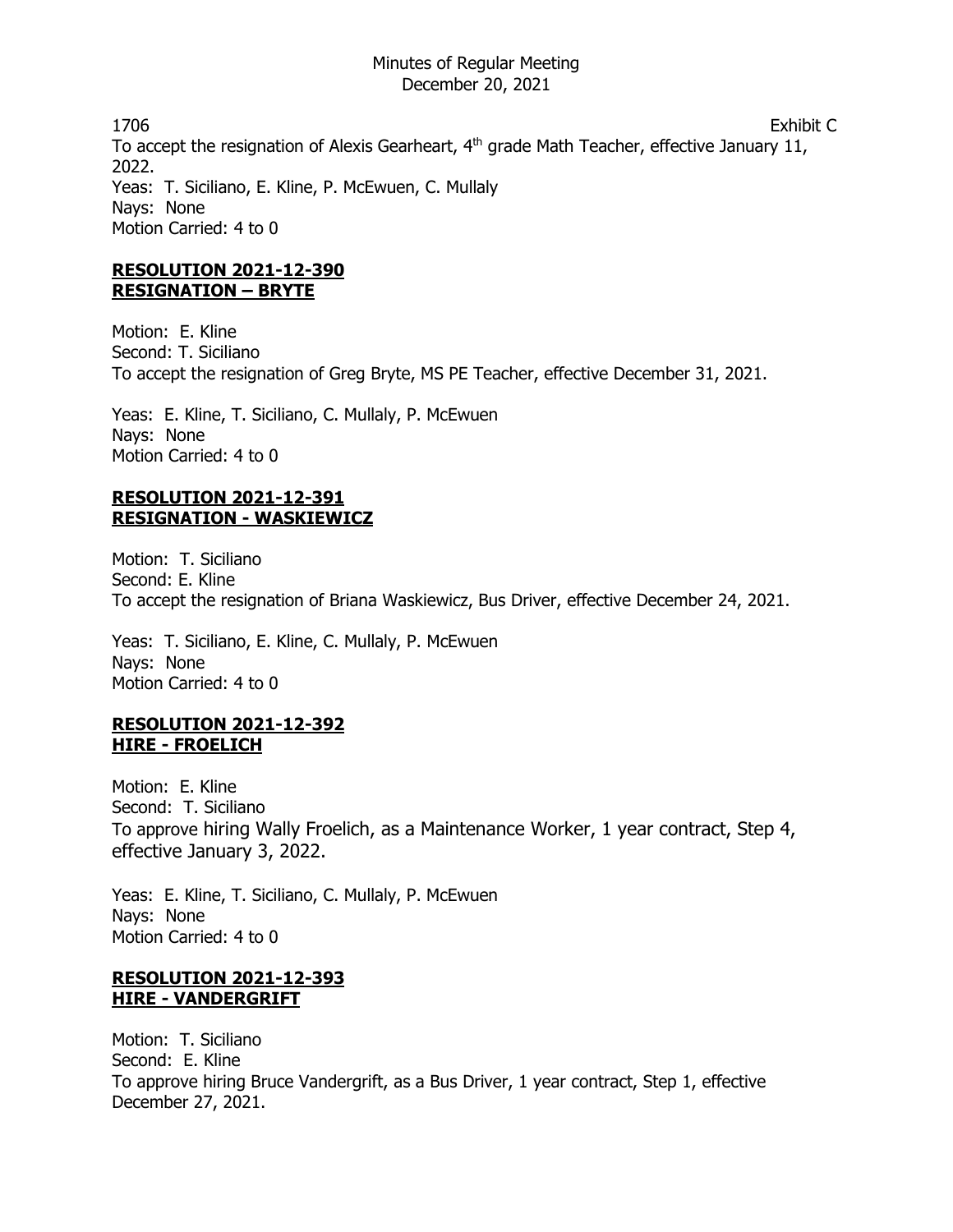Yeas: T. Siciliano, E. Kline, C. Mullaly, P. McEwuen Nays: None Motion Carried: 4 to 0

## **RESOLUTION 2021-12-394 APPROVE SUBSTITUTES**

Motion: T. Siciliano Second: E. Kline To approve the following substitutes: Randy Cheadle Substitute Teacher Mark Schmidt Substitute Teacher Anthony Ricci Substitute Teacher Drew Pendergast Substitute Teacher Katelyn Moore Substitute Teacher, effective 12/3/2021 Katelyn Moore Substitute Educational Aide May Abdirasul Substitute Teacher, effective 12/13/21 Sharon Sabarese Substitute Teacher Timothy Landrum Substitute Bus Driver, effective 11/23/21

Yeas: T. Siciliano, E. Kline, C. Mullaly, P. McEwuen Nays: None Motion Carried: 4 to 0

## **RESOLUTION 2021-12-395 APPROVE SUPPLEMENTALS**

Motion: E. Kline Second: T. Siciliano To approve the following supplementals: Nicholas Sladky Volunteer Wrestling Corey Wise Volunteer Wrestling

Yeas: E. Kline, T. Siciliano, P. McEwuen, C. Mullaly Nays: None Motion Carried: 4 to 0

# **RESOLUTION 2021-12-396 ORGANIZATIONAL MEETING**

Motion: E. Kline Second: T. Siciliano To approve setting the Organizational Meeting for January 10, 2022 in the High School Cafeteria at 5:30 pm.

Yeas: E. Kline, T. Siciliano, P. McEwuen, C. Mullaly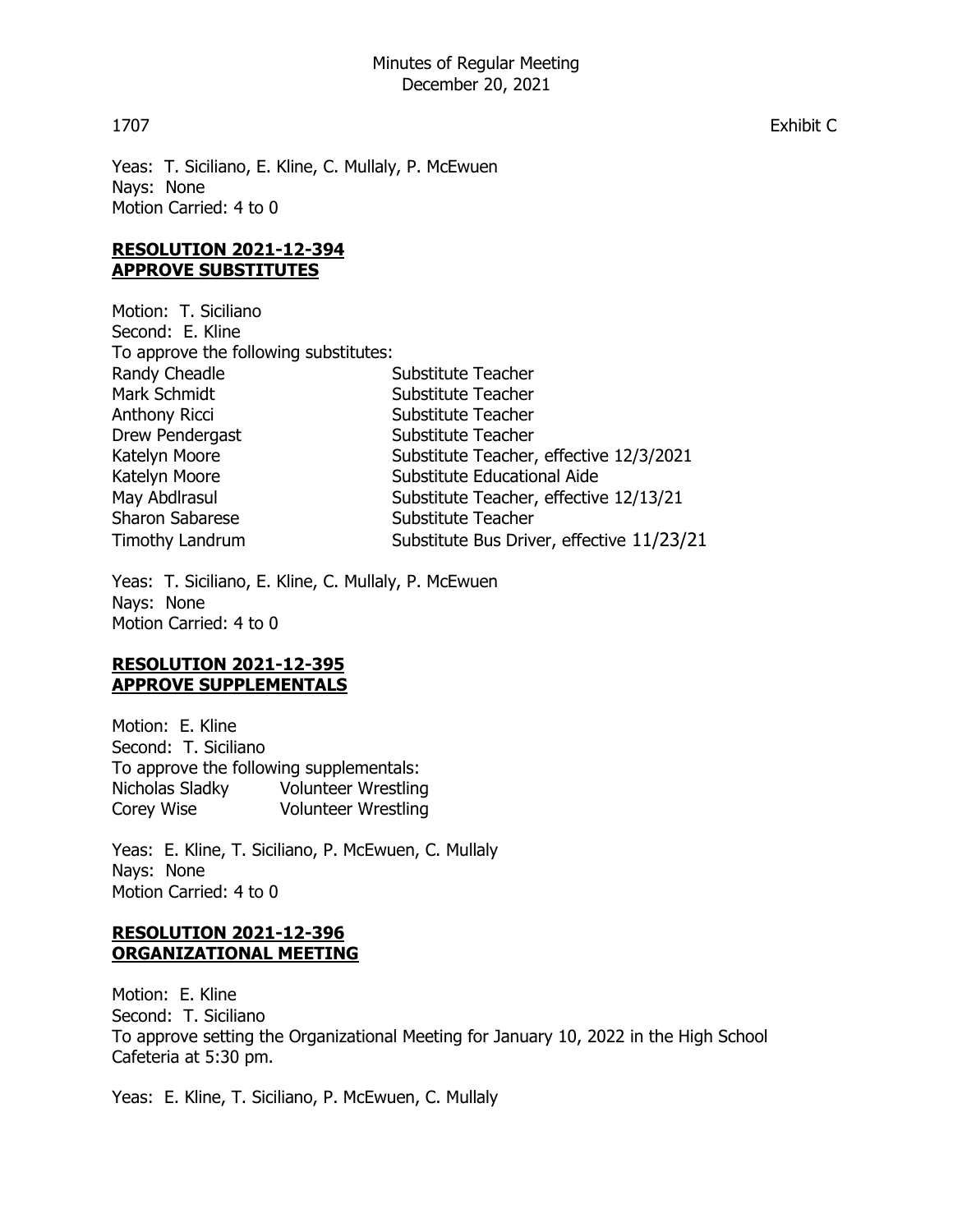1708 Exhibit C Nays: None Motion Carried: 4 to 0

## **RESOLUTION 2021-12-397 ELECT PRESIDENT PRO-TEM**

Motion: T. Siciliano Second: P. McEwuen To approve election of Craig Mullaly as President Pro-Tem for the period of January 1, 2022 through January 10, 2022 until the election of officers at the Organizational Meeting.

Yeas: T. Siciliano, P. McEwuen, C. Mullaly, E. Kline Nays: None Motion Carried: 4 to 0

# **REPORTS**:

A. Hawkins – Thanked Eric Kline for his service on the board. Has made a difference and always put kids first. Quiet, but like E.F. Hutton--when he talks, everybody listens. Welcome to Jen Curall.

C. Mullaly – Thanked Eric Kline as a great help and guide with a consistent demeanor.

T. Siciliano – Thanked Eric Kline and appreciates all his time spent on the board. He has been a good addition to the board.

E. Kline – Desire to give back and do well for the community and other people's children. Was not politically motivated. Thanks to Paul, Craig and Jen for stepping up. Thank you to Tammy for running. Was told would lost friends when serving on the board. Thanked T. Siciliano for his wisdom in talking things out. A. Hawkins and C. Baldwin have his full support. It is a tough job.

C. Baldwin – Thanked E. Kline. Remarked he is always level headed. Welcomed Jen Curall. Building and Curriculum Reports: J. Turner, J. Conley

# **Old Business:**

### **New Business**:

### **Public Hearing for the 2022-2023 School Calendar: No comments**

### **RESOLUTION 2021-12-398 EXECUTIVE SESSION**

Motion: C. Mullaly Second: T. Siciliano To go into executive session to consider matters required to be kept confidential by federal law or regulations or state statutes. Invited in: A. Hawkins, C. Baldwin

Yeas: C. Mullaly, T. Siciliano, P. McEwuen, E. Kline Nays: None Motion Carried: 4 to 0